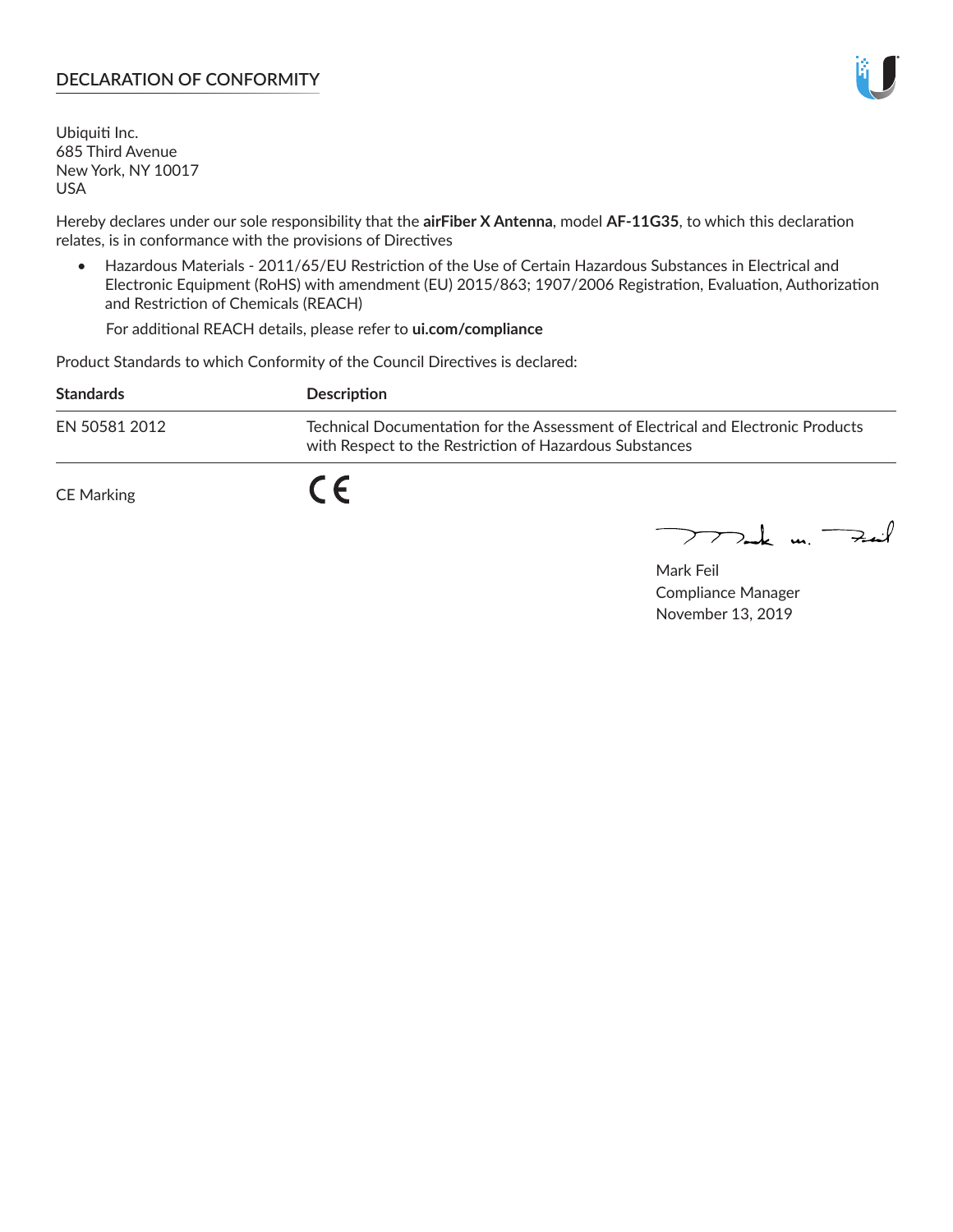# **DECLARATION OF CONFORMITY**



## **български** [Bulgarian]

С настоящото UBIQUITI декларира, че това устройство AF-11G35 отговаря на основните изисквания и други приложими разпоредби на Директива 2011/65/ЕС с изменение (ЕС) 2015/863.

## **Hrvatski** [Croatian]

Tvrtka UBIQUITI ovim putem izjavljuje da je ovaj uređaj AF-11G35 u skladu s osnovnim zahtjevima i ostalim bitnim odredbama direktiva 2011/65/EU i dopunom (EU) 2015/863.

# **Čeština** [Czech]

Společnost UBIQUITI tímto prohlašuje, že zařízení AF-11G35 splňuje základní požadavky a jiné související podmínky směrnice 2011/65/EU a dodatku (EU) 2015/863.

### **Dansk** [Danish]

Hermed erklærer UBIQUITI, at denne AF-11G35-enhed overholder de essentielle krav og andre relevante bestemmelser i direktivet 2011/65/EU med tillæg (EU) 2015/863.

### **Nederlands** [Dutch]

UBIQUITI verklaart hierbij dat dit AF-11G35-apparaat voldoet aan de essentiële vereisten en andere relevante voorwaarden uit de Europese richtlijn 2011/65/EU en gedelegeerde richtlijn (EU) 2015/863.

#### **English**

Hereby, UBIQUITI, declares that this AF-11G35 device, is in compliance with the essential requirements and other relevant provisions of Directive 2011/65/EU with amendment (EU) 2015/863.

### **Eesti keel** [Estonian]

Käesolevaga kinnitab UBIQUITI, et antud AF-11G35 seade vastab direktiivis 2011/65/EL välja toodud põhilistele nõuetele ning muudele asjakohastele sätetele, koos parandusega (EL) 2015/863.

## **Suomi** [Finnish]

UBIQUITI vakuuttaa täten, että tämä AF-11G35-laite on direktiivien 2011/65/EU ja (EU) 2015/863 oleellisten vaatimusten ja muiden ehtojen mukainen.

#### **Français** [French]

Par les présentes, UBIQUITI déclare que ce dispositif AF-11G35 est conforme aux exigences essentielles et aux autres dispositions pertinentes de la directive 2011/65/UE avec l'amendement (UE) 2015/863.

## **Deutsch** [German]

UBIQUITI erklärt hiermit, dass dieses Gerät AF-11G35 den grundlegenden Anforderungen und anderen relevanten Bestimmungen der Richtlinien 2011/65/EU und (EU) 2015/863 entspricht.

#### **Ελληνικά** [Greek]

Δια του παρόντος η UBIQUITI δηλώνει ότι αυτή η συσκευή AF-11G35 συμμορφώνεται με τις βασικές απαιτήσεις και άλλες σχετικές διατάξεις της Οδηγίας 2011/65/ΕΕ με την τροποποίηση (ΕΕ) 2015/863.

#### **Magyar** [Hungarian]

Az UBIQUITI kijelenti, hogy a(z) AF-11G35 számú eszköz megfelel a 2011/65/EU irányelv (EU) 2015/863. számú módosítása alapvető követelményeinek és egyéb vonatkozó rendelkezéseinek.

#### **Íslenska** [Icelandic]

UBIQUITI lýsir því hér með yfir að AF-11G35 er í samræmi við nauðsynlegar kröfur og önnur viðeigandi ákvæði í tilskipun 2011/65/EU ásamt viðbótum í (EU) 2015/863.

#### **Italiano** [Italian]

Con la presente, UBIQUITI dichiara che il presente dispositivo AF-11G35 è conforme ai requisiti essenziali e alle altre disposizioni pertinenti della direttiva 2011/65/UE con l'emendamento (UE) 2015/863.